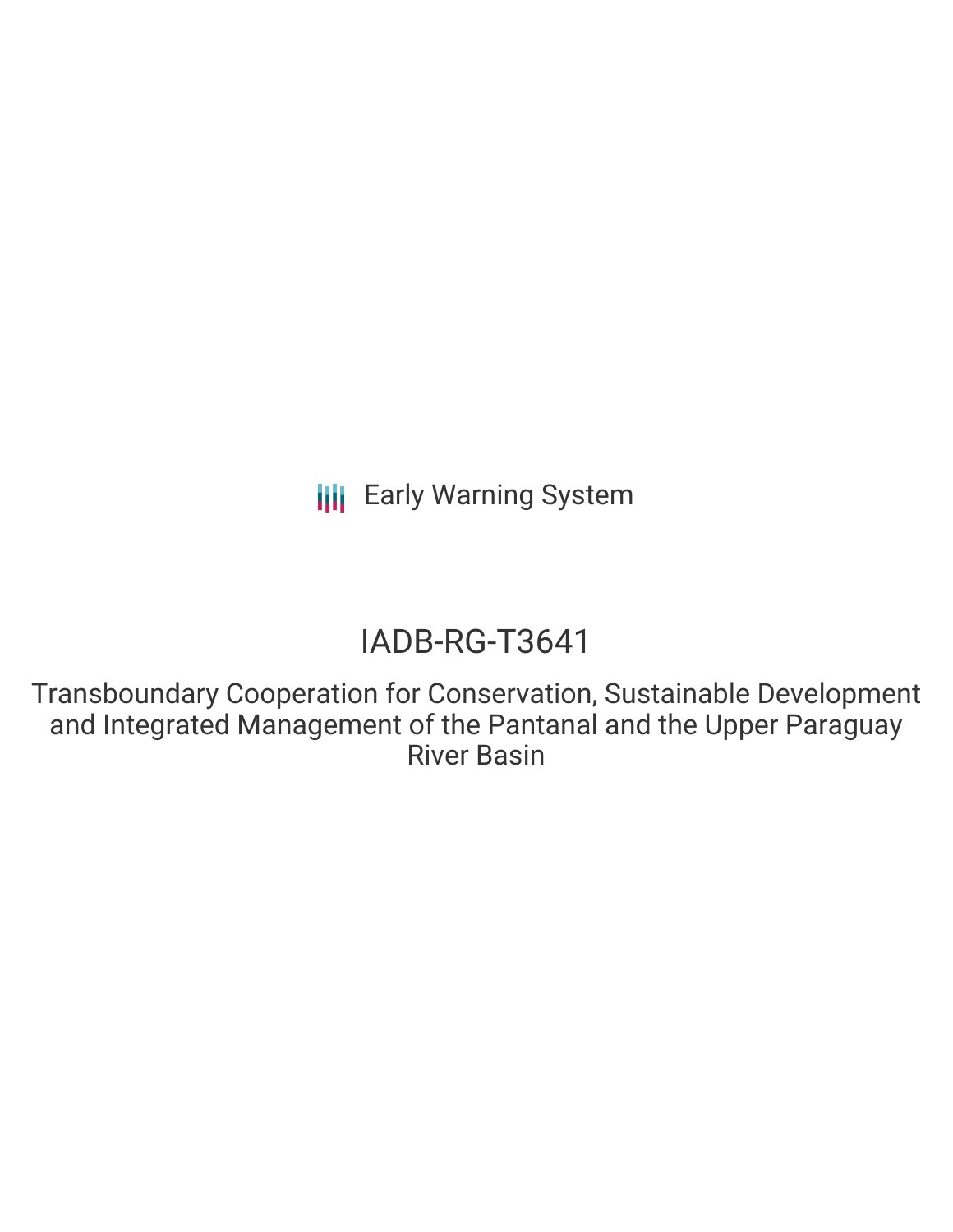

Transboundary Cooperation for Conservation, Sustainable Development and Integrated Management of the Dantanal and the Upper Paraguay <mark>Diver Racin</mark>

### **Quick Facts**

| <b>Countries</b>               | Bolivia, Brazil, Paraguay                                           |
|--------------------------------|---------------------------------------------------------------------|
| <b>Financial Institutions</b>  | Inter-American Development Bank (IADB)                              |
| <b>Status</b>                  | Approved                                                            |
| <b>Bank Risk Rating</b>        | С                                                                   |
| <b>Borrower</b>                | Government of Bolivia; Government of Brazil; Government of Paraguay |
| <b>Sectors</b>                 | Infrastructure, Technical Cooperation, Water and Sanitation         |
| Investment Type(s)             | Grant                                                               |
| <b>Investment Amount (USD)</b> | \$4.20 million                                                      |
| <b>Project Cost (USD)</b>      | $$8.19$ million                                                     |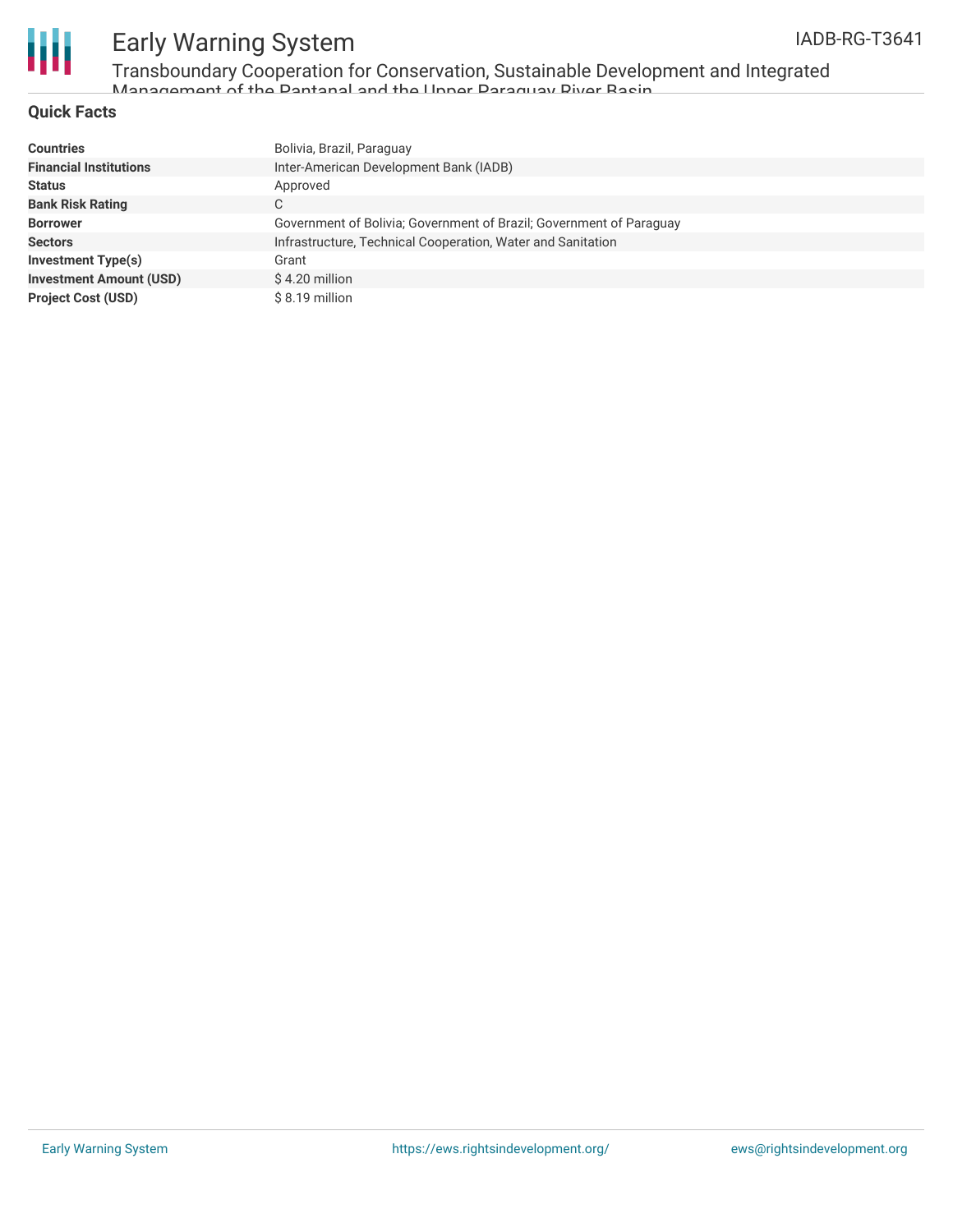

Transboundary Cooperation for Conservation, Sustainable Development and Integrated Management of the Pantanal and the Upper Paraguay River Basin

### **Project Description**

The main objective of this project is to promote water security through strengthening transboundary water governance, sustainable development, multiple uses, and integrated management of the Pantanal and the Upper Paraguay River. This will impact the social and economic well-being of the population and conserve the freshwater ecosystem, its services, its biodiversity and connectivity. The specific objectives are: (i) to strengthen a tri-national coordination mechanism; ii) to develop a Transboundary Diagnosis Analysis (TDA) for the Pantanal; iii) to design a participatory Strategic Action Plan (SAP) for this region; iv) to implement demonstrative projects for improved and effective management of the water resources; and v) to disseminate knowledge, and lessons learned in the Pantanal.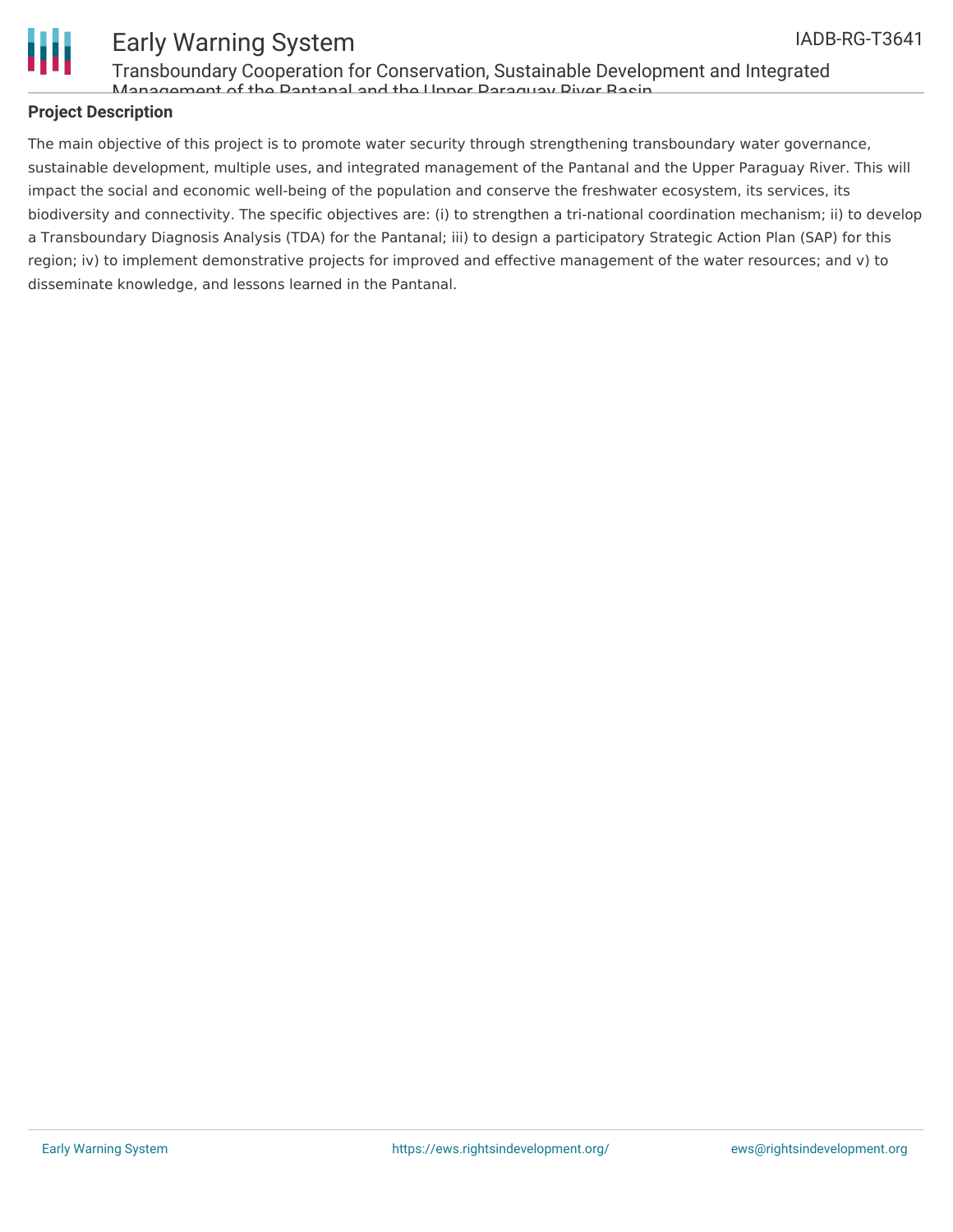

Transboundary Cooperation for Conservation, Sustainable Development and Integrated Management of the Dantanal and the Upper Paraguay <mark>Diver Racin</mark>

### **Investment Description**

• Inter-American Development Bank (IADB)